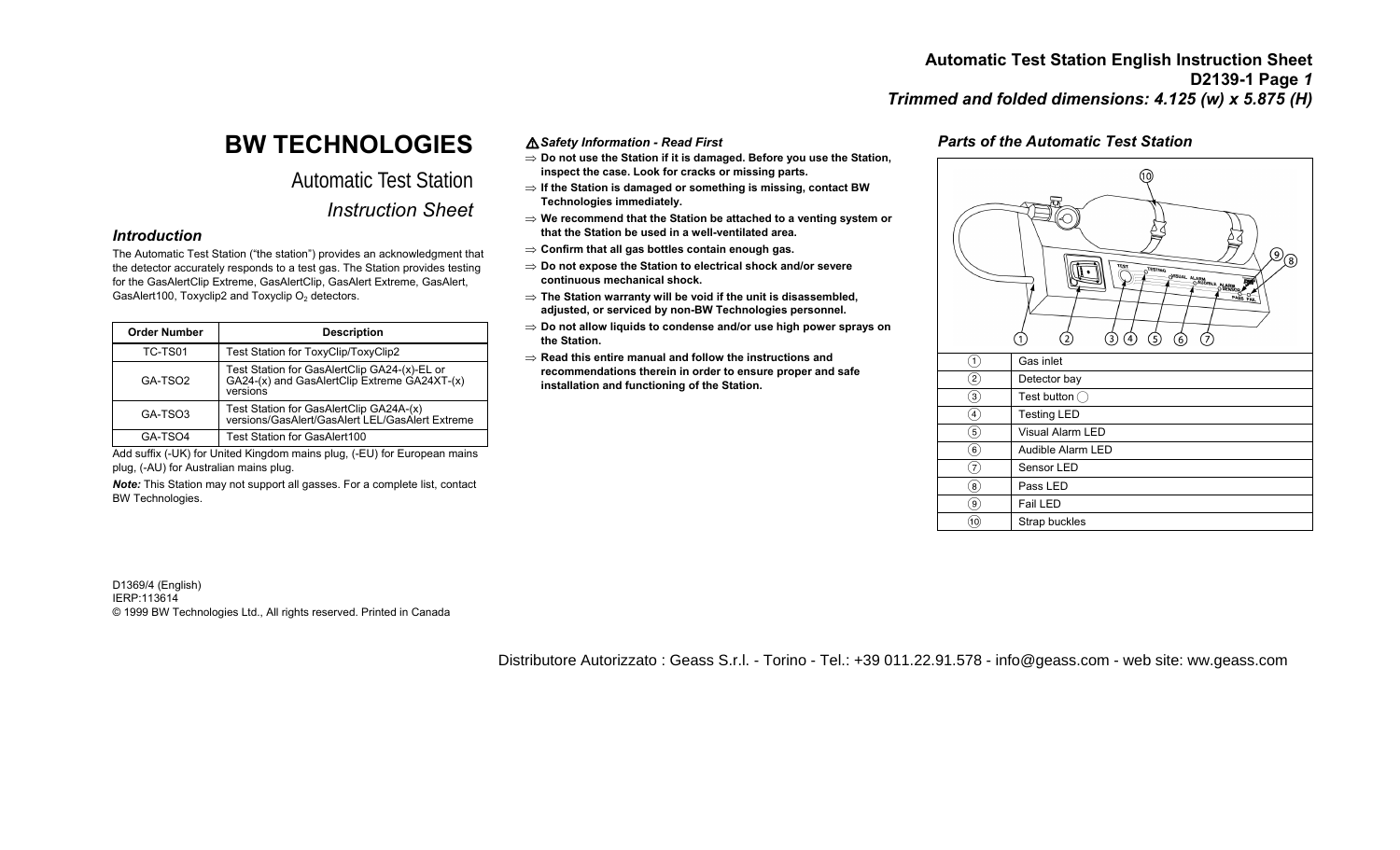# *Getting Started*

The following items are included with your Station. If the Station is damaged or something is missing, contact the place of purchase immediately.

- 1/8" ID Tygon Tubing.
- Power adapter
- One 9-volt battery (installed)
- Quick Reference Card
- Instructions

To order replacement parts, see the section "Replacement Parts and Accessories".

## *Installation*

### *Mounting the Station*

The Station can be used on a test bench or wall mounted. Wall mounting slots are located on the back of the Station.

*Note:* Locate the Station in a low noise environment.

## *Installing the gas cylinder*



- $\overline{2}$  Gas inlet
- 
- $\left( 3\right)$  Strap buckles
- (4) Regulator
- 1. Connect the regulator to the gas cylinder
- 2. Place the gas cylinder into the holder and close the strap buckles
- 3. Attach all gas connections
- 4. Open regulator valve fully.
- 5. Connect the gas outlet (located beside the AC connection point) if gas venting is required.

*Note:* Ensure that the regulator valve is fully open.

*Note:* The Station cannot determine if the flow is adequate or if the proper gas type has been installed.

### *Power*

The Station is shipped from the factory with a 9-volt battery installed. The Station can also be powered from a VAC outlet.

# *Testing a detector*

*Note:* Ensure an adequate gas supply is connected to the Station

*Note:* Ensure that the test gas concentration is above the detectors low alarm setpoint.

*Note: Vibrator alarms are not tested.*

*Note:* The supply of test gas automatically shut offs at the end of the test (you do not need to close the regulator valve).

The Station tests a Detector in approximately 5 to 10 seconds. The test provides an acknowledgment that the detector accurately responds to a gas. The Station tests the detectors audible alarm, visual alarm and sensor. As each of the responses are checked the corresponding LED advises if the Detector passes or fails. Red=Fail, Green = Pass

- 1. Insert the Detector firmly into the Detector bay.
- 2. Press the Test Button  $\bigcap$
- 3. "TESTING" LED flashes
- 4. Gas is automatically released

## *Pass*

If the detector passes all the tests - the "PASS" LED will light Green. The detector is now ready for use.

#### *Fail*

If the "FAIL" LED lights, see the section "Troubleshooting".

### *Maintenance*

*Note: An operations log should be kept of all maintenances.* 

To keep the Station in good operating condition, perform the following basic maintenance as required:

• Clean the exterior with a soft, damp cloth. Do not use solvents, soaps, or polishes.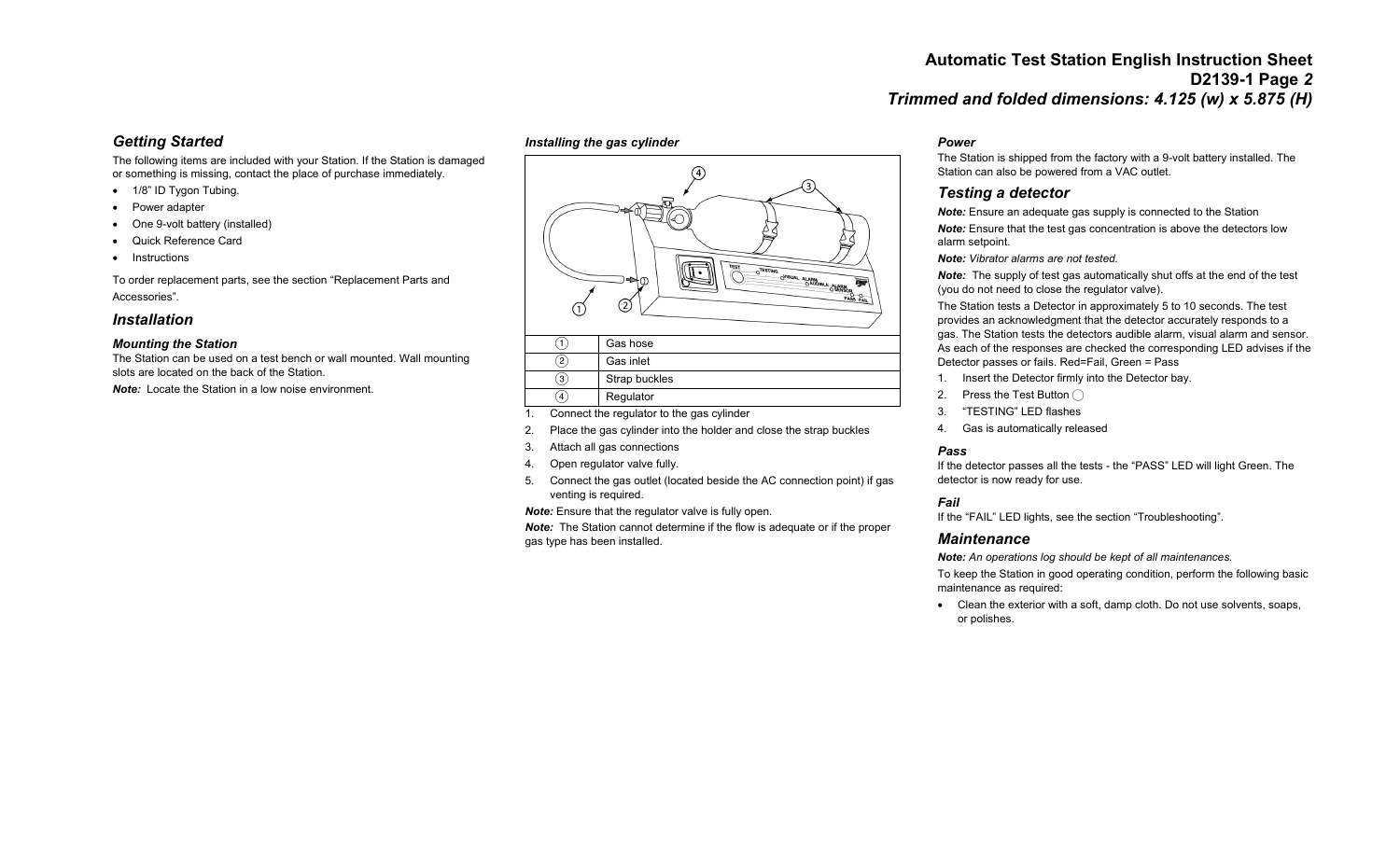#### *Battery Replacement*

Follow these steps to replace the battery within the Station.

- 1. Loosen, but do not remove the retaining screws from the station.
- 2. Slide the cover to the right, remove it and set it aside.
- 3. Insert the new battery into the battery compartment.
- 4. Replace the battery cover and tighten the retaining screws.



|   | Battery cover       |  |
|---|---------------------|--|
|   | Retaining screws    |  |
| 3 | Battery compartment |  |
|   | 9-volt battery      |  |

| Troubleshooting |  |
|-----------------|--|
|-----------------|--|

| Problem                                                                                                      | <b>Possible Cause</b>                                                                                                                                                         | <b>Solution</b>                                                                                                                                                                 |
|--------------------------------------------------------------------------------------------------------------|-------------------------------------------------------------------------------------------------------------------------------------------------------------------------------|---------------------------------------------------------------------------------------------------------------------------------------------------------------------------------|
| Nothing happens<br>when TEST<br>button is pressed                                                            | No power connection<br>$\rightarrow$<br>Detector is incorrectly<br>$\rightarrow$<br>installed in detector<br>bay                                                              | Replace battery<br>$\rightarrow$<br>or attach AC<br>adaptor<br>Install detector<br>$\rightarrow$<br>correctly                                                                   |
| Working detectors<br>- do not pass the<br>testing sequence                                                   | Test hose not<br>$\rightarrow$<br>connected<br>Gas Canister is empty<br>$\rightarrow$<br>Poor quality of gas<br>$\rightarrow$<br>Expired gas mixture<br>$\rightarrow$         | Attach test hose<br>$\rightarrow$<br>Replace test gas<br>$\rightarrow$                                                                                                          |
| Station will not<br>initiate the test<br>sequence - or<br>one of the lights<br>blink when TEST<br>is pressed | Detector is incorrectly<br>$\rightarrow$<br>installed in detector<br>bay<br>Surrounding high<br>$\rightarrow$<br>ambient noise levels<br>Unit malfunctioning<br>$\rightarrow$ | Install detector<br>$\rightarrow$<br>correctly<br>Relocate station<br>$\rightarrow$<br>to quieter<br>environment<br><b>Return Station to</b><br>$\rightarrow$<br>BW for repair. |

## *Replacement Parts and Accessories*

| Model No. | <b>Description</b>    | Qtv  |
|-----------|-----------------------|------|
| M108      | Tygon Tubing          | /ft. |
| M0931K    | Quick connect fitting | ◠    |
| E0008     | 9-volt Battery        |      |

## *Specifications*

| Tests             |                                     |                                                                     |  |
|-------------------|-------------------------------------|---------------------------------------------------------------------|--|
|                   | Model GA-TS02                       | GasAlertClip Detectors (Standard)                                   |  |
|                   | Model GA-TS03                       | GasAlertClip Detectors (w/ internal vibrator)                       |  |
|                   | Model TC-TS01                       | <b>Toxyclip2/Toxyclip Detectors</b>                                 |  |
|                   | <b>Test Time</b>                    | Approx. 5-10 seconds per Detector                                   |  |
|                   | <b>Test Sequence</b>                | Visual functions                                                    |  |
|                   | <b>Verifies</b>                     | Audible alarm response                                              |  |
|                   |                                     | Sensor responds to target gas                                       |  |
|                   |                                     | Response meets detectors time<br>specifications                     |  |
|                   |                                     | General Pass/Fail                                                   |  |
| <b>Display</b>    |                                     |                                                                     |  |
|                   | <b>LED Indicators</b>               | Six (6) color-coded indicators                                      |  |
|                   | <b>PASS/FAIL Advise</b>             | Testing                                                             |  |
|                   |                                     | Visual Alarm                                                        |  |
|                   |                                     | Audible Alarm                                                       |  |
|                   |                                     | Sensor Response including Speed of<br>Response meets specifications |  |
|                   |                                     | <b>Test Pass</b>                                                    |  |
|                   |                                     | <b>Test Fail</b>                                                    |  |
| Controls          |                                     |                                                                     |  |
|                   | <b>Test Sequence</b>                | Push Button activated                                               |  |
|                   | <b>Power ON/OFF</b>                 | Automatic                                                           |  |
|                   | <b>Test Gas Flow</b>                | Automatic - flow release ON and flow shut<br>OFF                    |  |
| Power<br>Required |                                     |                                                                     |  |
|                   | <b>Wall Mount</b><br><b>Adaptor</b> | 110 VAC standard                                                    |  |
|                   | <b>Battery</b>                      | 9 Volt (Tests 350 units)                                            |  |